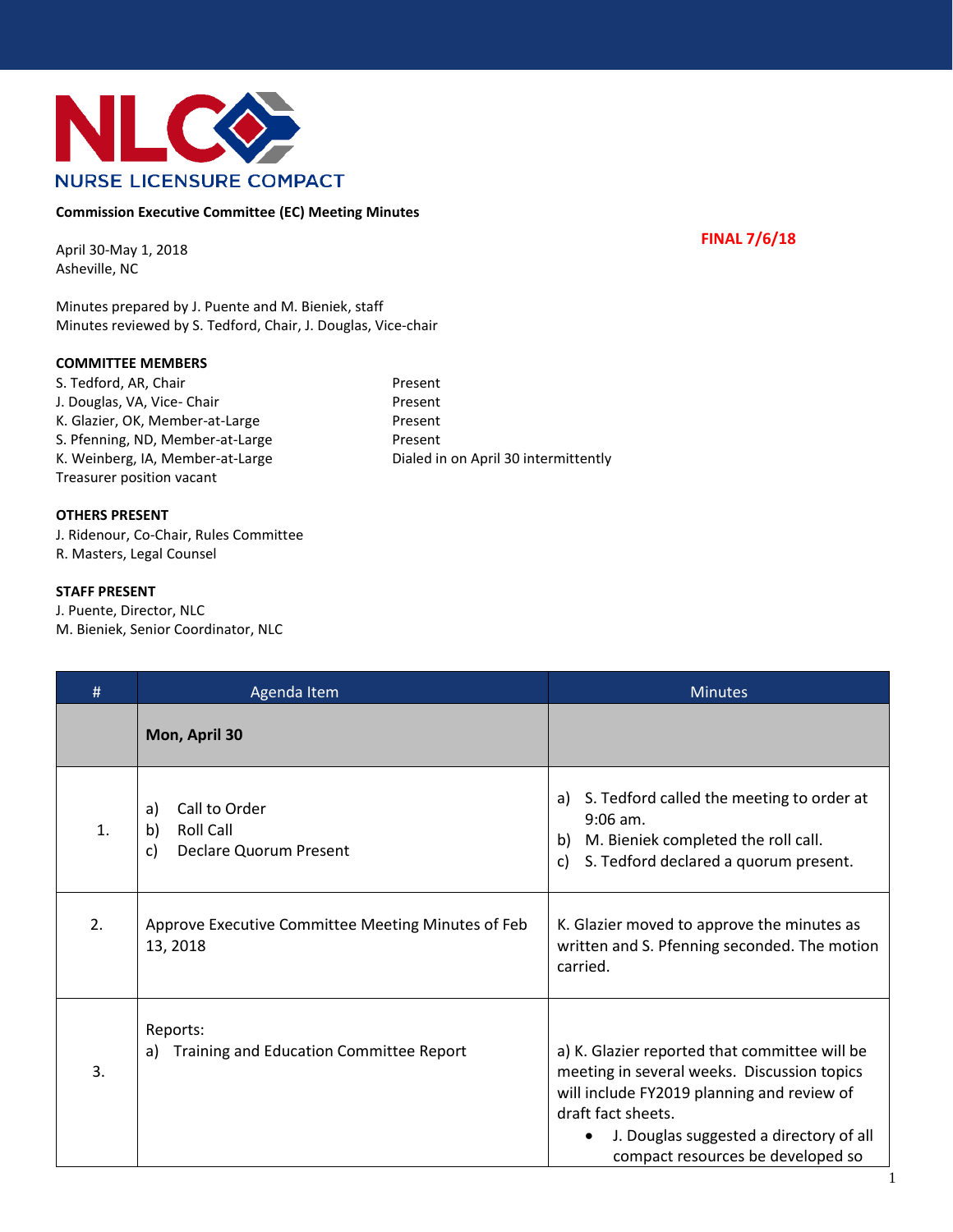|    |                                                                                      | subject matter topics are easy to<br>locate. She also suggested a self-<br>tutorial about the NLC be developed<br>for the public.<br>Members suggested developing a<br>teaching module for faculty as an e-<br>product similar to AONE's Leader to<br>Leader.                                                                                                                                                                                                                                                                                                                                                                                                                                         |
|----|--------------------------------------------------------------------------------------|-------------------------------------------------------------------------------------------------------------------------------------------------------------------------------------------------------------------------------------------------------------------------------------------------------------------------------------------------------------------------------------------------------------------------------------------------------------------------------------------------------------------------------------------------------------------------------------------------------------------------------------------------------------------------------------------------------|
|    | <b>Operations Committee</b><br>b)<br><b>Discuss Next Committee Charge</b><br>$\circ$ | b) Puente updated the EC on the Operations<br>Committee. They have completed the<br>implementation checklist. Puente will ask<br>members who have completed the checklist                                                                                                                                                                                                                                                                                                                                                                                                                                                                                                                             |
|    | <b>Financial Report</b><br>C)                                                        | for suggestions for improvements.<br>c) Puente gave the financial report due to the<br>vacancy in the Treasurer position. At the end<br>of first six months of the fiscal year, the<br>budget is 7% over.<br>K Glazier made a motion directing<br>staff to plan a NLC Conference (one-<br>day) and a strategic planning meeting<br>(two-days) with a facilitator and to<br>include funding in the FY19 proposed<br>budget and J. Douglas seconded. The<br>motion carried.<br>S. Pfenning made a motion directing<br>staff to plan for four face-to-face rules<br>committee meetings in FY 19 and to<br>include funding in the FY19 proposed<br>budget and J. Douglas seconded. The<br>motion carried. |
| 4. | Vacant Treasurer Position on the Executive Committee                                 | Members discussed the vacant<br>position of Treasurer on the Executive<br>Committee due to the retirement of<br>P. Schenk. J. Douglas made a motion<br>to elect a treasurer per the usual<br>election cycle and not to hold a<br>special election and K. Glazier<br>seconded. The motion carried.<br>Members discussed the potential of<br>future consideration of having an<br>immediate past chair as a member of<br>the Executive Committee as well as<br>having an odd number of members on<br>the Executive Committee.<br>Staff is directed to convene the<br>Elections Committee to start the<br>process of advising membership of<br>upcoming vacancies on the Executive<br>Committee.         |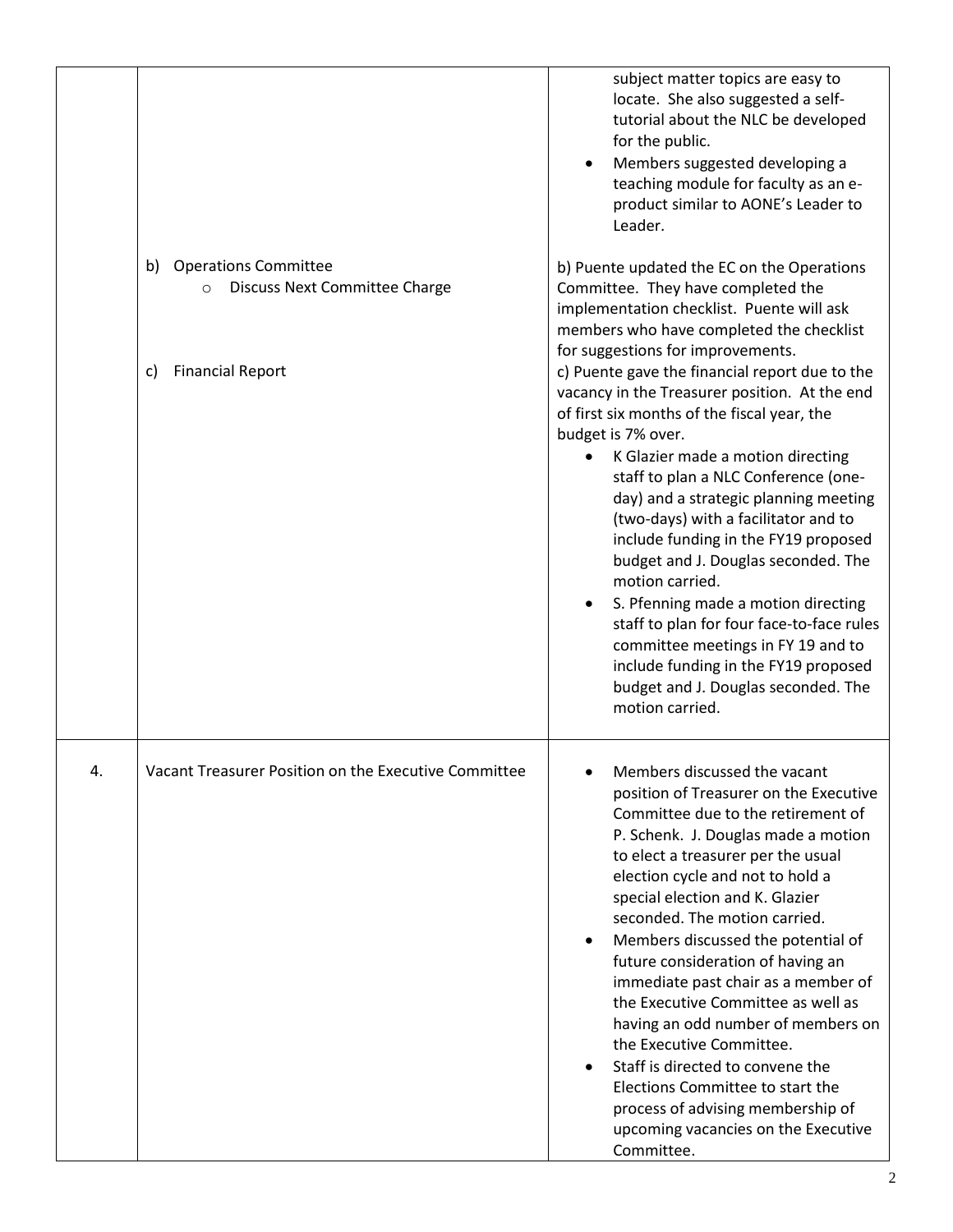| 5. | <b>Executive Session:</b>                                                                                                                                                                                                      | Members met in executive session to discuss<br>the potential non-compliance of a member<br>state. There were no motions made after the<br>executive session concluded.<br>GA BON acknowledged an issue with current<br>GA APRN authorization/licensure statute as it<br>relates to the NLC and noted that it intended<br>to seek future legislative support for a<br>statutory remedy.                                                                                                                                                                                                                                                                                                                                                                                              |
|----|--------------------------------------------------------------------------------------------------------------------------------------------------------------------------------------------------------------------------------|-------------------------------------------------------------------------------------------------------------------------------------------------------------------------------------------------------------------------------------------------------------------------------------------------------------------------------------------------------------------------------------------------------------------------------------------------------------------------------------------------------------------------------------------------------------------------------------------------------------------------------------------------------------------------------------------------------------------------------------------------------------------------------------|
| 6. | <b>Compact Team Update</b><br>a) "What CNOs Need to Know" Mailing<br>b) Media Training                                                                                                                                         | M. Alexander reported on the status of<br>a)<br>the CNO newsletter. There was<br>confusion about this project and a<br>meeting was held to clarify the purpose of<br>the newsletter.<br>The Leader to Leader for faculty included<br>an advocacy piece.<br>A mailing was sent to NLC states in the<br>NLC last year. The CNO fact sheet will also<br>be used as a handout at exhibits. The fact<br>sheet will discuss practice is where the<br>patient is located and also what CNOs<br>need to know about the NLC.<br>Ridenour mentioned the AONE leader to<br>leader mailing may be a vehicle for<br>communicating CNO updates.<br>D. Kappel is researching a vendor to<br>b)<br>conduct NLC media training.                                                                      |
| 7. | New Grad Licensure<br>a) Application for License by Exam Prior to Moving<br>b) Limits on Number of Times an Applicant Can Test in<br>NLC States and Licensee is Referred to Test in<br>Another NLC State vs. Non-compact State | Executive Committee developed a new<br>a)<br>charge for the Operations Committee:<br>develop best practices related to<br>implementation of Article 4 (c). Charge to<br>be completed by annual meeting at which<br>member education will take place.<br>Staff is directed to initiate a "NLC Tip of<br>the Week" email to educate members<br>about various aspects of the NLC.<br>EC discussed the situation whereby an<br>b)<br>applicant for license by exam in an NLC<br>home state reaches a maximum number<br>of allowed testing retakes and is provided<br>guidance by a BON to pursue license by<br>exam in another NLC state. Once a license<br>is issued, the licensee can apply for license<br>by endorsement in the home state. The<br>subsequent NLC state to which the |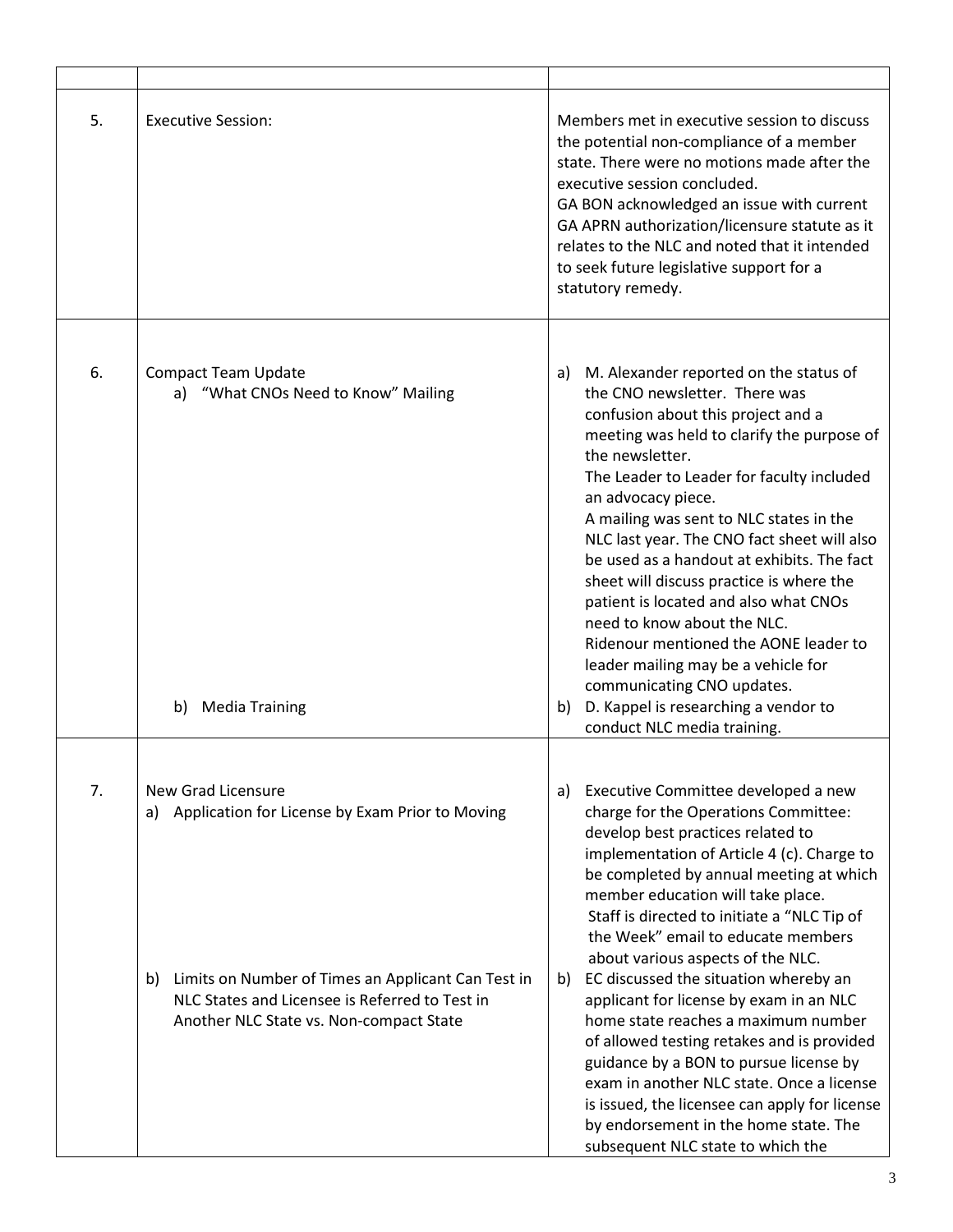|    |                    | applicant is referred, not being the home<br>state, is unable to issue a multistate<br>license and is placed in a position of<br>issuing a single state license to a resident<br>of another NLC state. In this scenario, the<br>applicant should be directed to apply for<br>license by exam in a non-compact state. |
|----|--------------------|----------------------------------------------------------------------------------------------------------------------------------------------------------------------------------------------------------------------------------------------------------------------------------------------------------------------|
| 8. | Legislative Update | R. Fotsch provided a legislative update.                                                                                                                                                                                                                                                                             |
|    |                    | IL: NCSBN hired a lobbyist in this state.<br>٠<br>Staff had a meeting with the union and<br>AFL CIO last week. There has not been any<br>ability to negotiate a common ground.<br>Staff and the lobbyist are continuing to<br>work with a coalition.                                                                 |
|    |                    | LA: The bill started in the Senate and was<br>very successful. The military testified in<br>support. During past week the bill was in<br>a House Committee and some LPN<br>schools voiced concerns.                                                                                                                  |
|    |                    | MA: NLC is still in the healthcare finance<br>$\bullet$<br>committee with an original deadline of<br>April 21 that was extended to May 16 due<br>to the death of the committee chair.                                                                                                                                |
|    |                    | MI: Staff spoke with the nursing<br>٠<br>association lobbyist. She does not believe<br>NLC will move before the summer break<br>due to other priorities. Currently building<br>a coalition and may not see movement<br>until the fall.                                                                               |
|    |                    | MN: Unions are opposed to NLC. Passed<br>$\bullet$<br>through two committees. NLC is attached<br>to four bills including an omnibus bill.                                                                                                                                                                            |
|    |                    | NJ: Nurses association has been carrying<br>$\bullet$<br>the legislation The medical society was<br>concerned that APRNs were included.                                                                                                                                                                              |
|    |                    | NY: No new information to report. The bill<br>$\bullet$<br>was filed with the medical compact.                                                                                                                                                                                                                       |
|    |                    | RI: There was a committee hearing a few<br>$\bullet$<br>weeks ago. CNOs testified in support.                                                                                                                                                                                                                        |
|    |                    | VT: Will move bill forward in 2019.                                                                                                                                                                                                                                                                                  |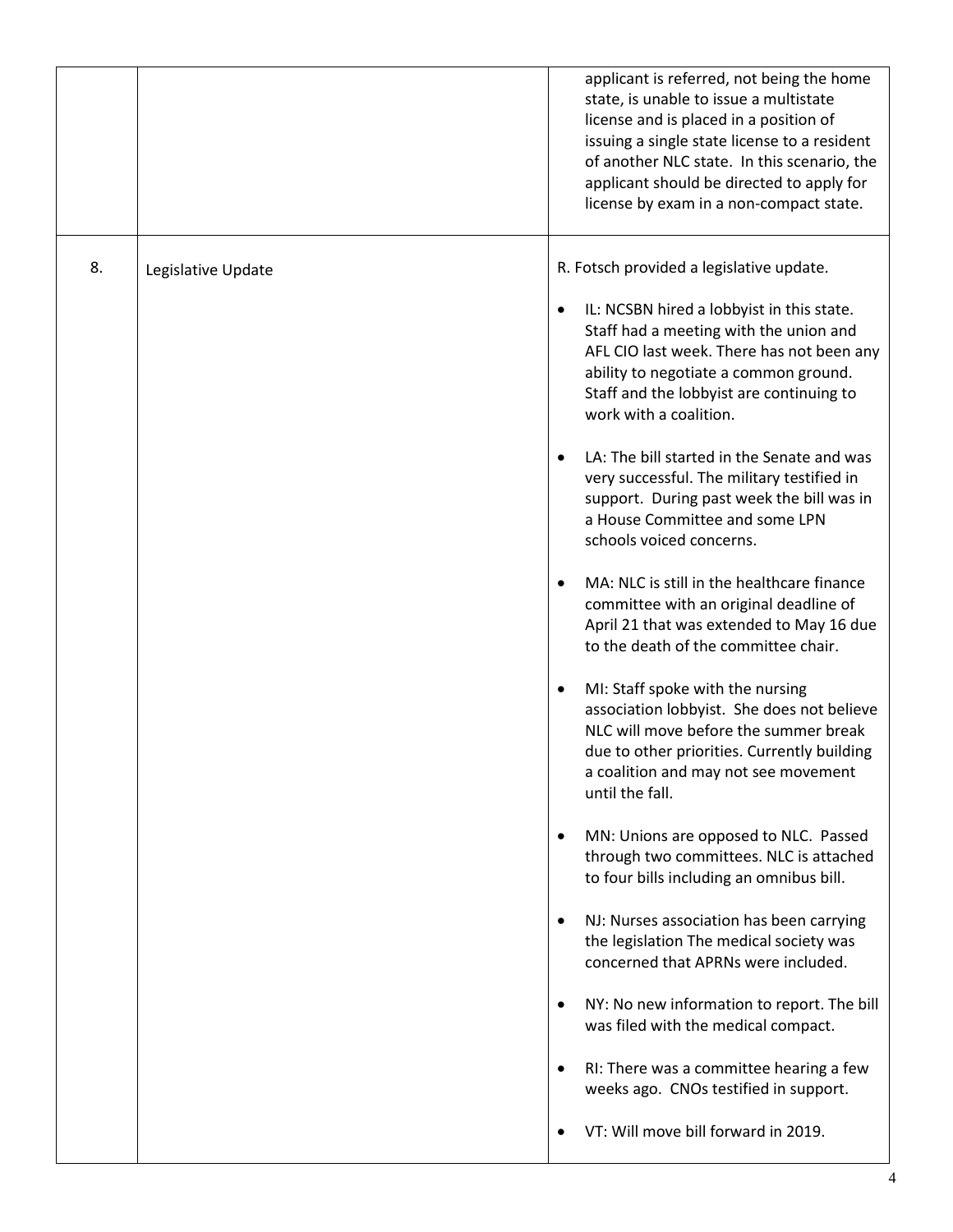|    |                                                                                                                                                                                                                                                                                                                                                                                                                            | $\bullet$ | 2019 anticipated NLC legislation: IN, NV,<br>WA and VT.                                                                                                                                                                                                                                                                                                                                                                                                                     |
|----|----------------------------------------------------------------------------------------------------------------------------------------------------------------------------------------------------------------------------------------------------------------------------------------------------------------------------------------------------------------------------------------------------------------------------|-----------|-----------------------------------------------------------------------------------------------------------------------------------------------------------------------------------------------------------------------------------------------------------------------------------------------------------------------------------------------------------------------------------------------------------------------------------------------------------------------------|
|    | <b>Rules Committee Report</b>                                                                                                                                                                                                                                                                                                                                                                                              |           |                                                                                                                                                                                                                                                                                                                                                                                                                                                                             |
| 9. | Memorandum on Rule Publication<br>a)                                                                                                                                                                                                                                                                                                                                                                                       | a)        | Commission Members will be asked to<br>notify the office of the Commission once<br>the notice is posted on the BON website.                                                                                                                                                                                                                                                                                                                                                 |
|    | Role of the Rules Committee in Interpreting Rules<br>b)                                                                                                                                                                                                                                                                                                                                                                    | b)        | Questions of a legal nature related to the<br>interpretation and application of NLC<br>statute and rules shall be directed to the<br><b>Executive Committee.</b>                                                                                                                                                                                                                                                                                                            |
|    | Future Work of the Rules Committee<br>C)                                                                                                                                                                                                                                                                                                                                                                                   | C)        | Ridenour shared the draft future agenda<br>of the rules committee and members<br>discussed the agenda items.                                                                                                                                                                                                                                                                                                                                                                |
|    | Proposed Rule 601: ACTION FOLLOWING DISCIPLINE<br>d)<br>In addition to any state requirements, a party state<br>shall require a nurse who holds a single state license<br>in that state due to adverse action to submit a<br>criminal background check from the Federal Bureau<br>of Investigation and the agency responsible for<br>retaining that state's criminal records before a<br>multistate license may be issued. | d)        | Discussion on proposed rules 601, add<br>"unless the individual remains<br>continuously enrolled in federal rap back."<br>Staff directed to remove this proposed<br>rule from the Rules Committee agenda.<br>Refer to Compliance Committee.                                                                                                                                                                                                                                 |
|    | Rule 402: Applicant Responsibilities<br>e)<br>Discuss policy goals of multistate licensure in order<br>to provide framework to legal counsel for the<br>development of a position statement.                                                                                                                                                                                                                               | e)        | Concepts recommended for a draft memo<br>by legal counsel subject to Executive<br>Committee approval:<br>From this point forward when a<br>i.<br>state implements the NLC, the<br>default for new licensees shall be<br>the multistate license when ULRs<br>are met.<br>ii.<br>Existing licensees with primary<br>state of residence (PSOR) in a<br>compact state wishing to practice<br>in another compact state shall<br>apply for a multistate license in<br>their PSOR. |
|    | Recess                                                                                                                                                                                                                                                                                                                                                                                                                     |           |                                                                                                                                                                                                                                                                                                                                                                                                                                                                             |
|    | Tues, May 1                                                                                                                                                                                                                                                                                                                                                                                                                |           |                                                                                                                                                                                                                                                                                                                                                                                                                                                                             |
|    | Continued<br>Maintaining single state in remote state<br>O                                                                                                                                                                                                                                                                                                                                                                 |           | iii. Can a nurse holding a single state                                                                                                                                                                                                                                                                                                                                                                                                                                     |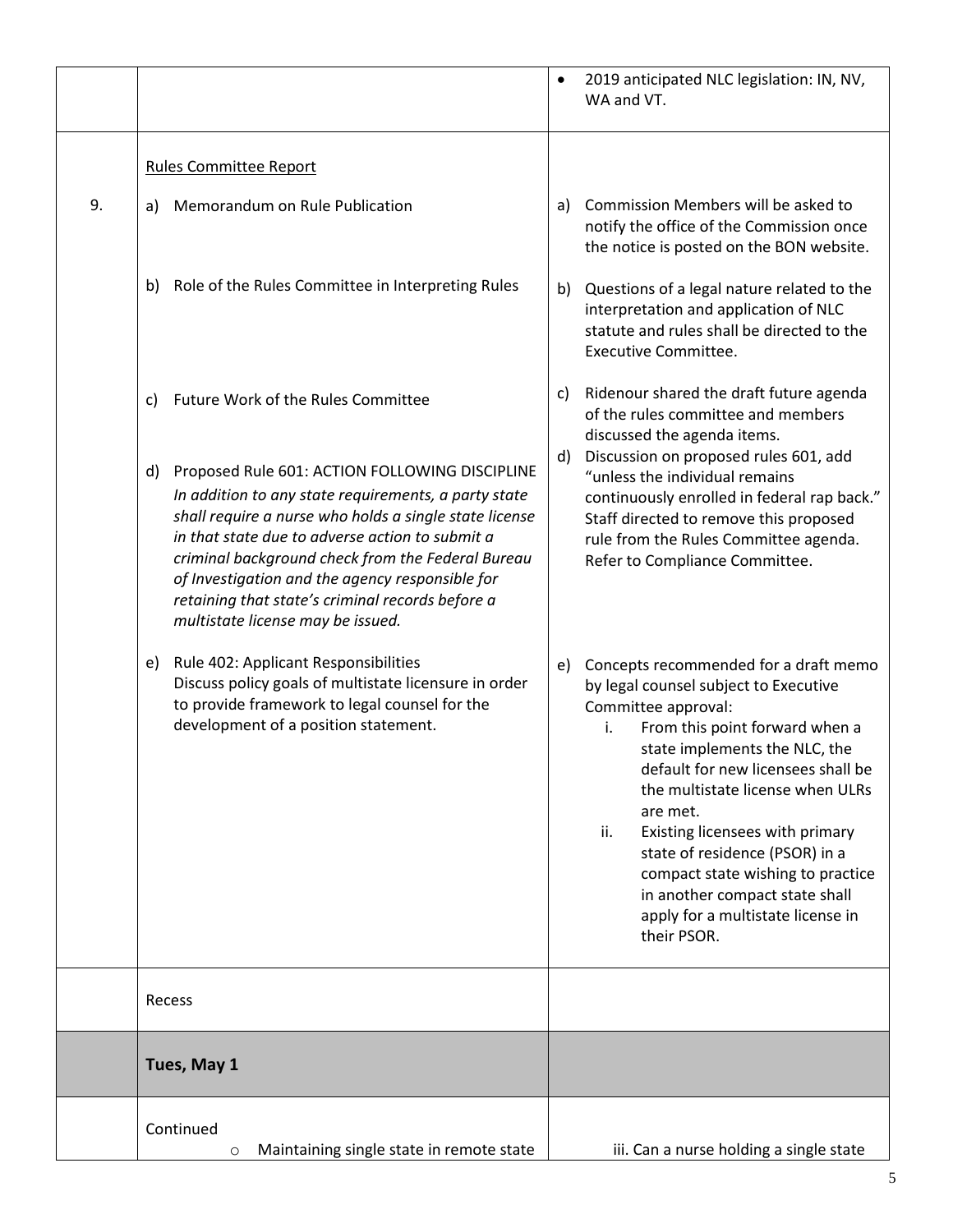|     | when PSOR is in NLC state                                                                                                                                                                                                                                            | license in a remote state and PSOR in<br>a NLC state be required to obtain a<br>multistate license? This needs to be<br>addressed.                                                                                                                                                                                                                                                                                                                                                                                                  |
|-----|----------------------------------------------------------------------------------------------------------------------------------------------------------------------------------------------------------------------------------------------------------------------|-------------------------------------------------------------------------------------------------------------------------------------------------------------------------------------------------------------------------------------------------------------------------------------------------------------------------------------------------------------------------------------------------------------------------------------------------------------------------------------------------------------------------------------|
|     | "Are Federal/VA Employees Subject to<br>$\circ$<br>State Law?" (example: WV Nurse<br>Practices in KY and PSOR is WV. Can she<br>be Required to Obtain a WV Multistate<br>License?) This is a Conflict of Law<br>Question as to Which Prevails - State or<br>Federal. | iv. A licensee working in a remote<br>state within a federal facility may<br>practice on a single state license<br>issued by the remote state and is<br>not required to obtain a multistate<br>license.                                                                                                                                                                                                                                                                                                                             |
|     |                                                                                                                                                                                                                                                                      | A licensee employed by the federal<br>government holding a multistate<br>license in the PSOR shall not hold<br>an additional single state license in<br>a remote state.                                                                                                                                                                                                                                                                                                                                                             |
|     |                                                                                                                                                                                                                                                                      | Next steps:<br>Legal counsel shall provide draft<br>legal memo to Executive<br>Committee by June 1, 2018.                                                                                                                                                                                                                                                                                                                                                                                                                           |
|     |                                                                                                                                                                                                                                                                      | Executive Committee, as part of<br>future strategic planning shall also<br>draft mission / vision and policy<br>goals as related to the position<br>statement.                                                                                                                                                                                                                                                                                                                                                                      |
|     |                                                                                                                                                                                                                                                                      | Staff directed to schedule<br>Commission meeting on July 17,<br>2018 to discuss the draft position<br>statement.                                                                                                                                                                                                                                                                                                                                                                                                                    |
|     | Percentage of total licensees in each state<br>$\circ$<br>who hold a multistate license. Duplicate<br>Multistate License Report.                                                                                                                                     | Members reviewed a report, which<br>provided the percentage of<br>multistate license holders in NLC<br>states.                                                                                                                                                                                                                                                                                                                                                                                                                      |
| 10. | Legislation Review Process for Material Deviations and<br>Acceptable Enabling Language (Puente, All)                                                                                                                                                                 | Members discussed processes for review of<br>NLC legislation when a bill is introduced in a<br>state. Members suggested these steps:<br><b>NCSBN Legislative affairs staff</b><br>becomes aware of a bill that is<br>proposed or introduced and sends the<br>language to Director, NLC.<br>Director, NLC requests that legal<br>counsel review and comment on the<br>bill language to determine substantial<br>equivalence to model legislation.<br>Legal counsel will advise if substantial<br>equivalence exists and will draft a |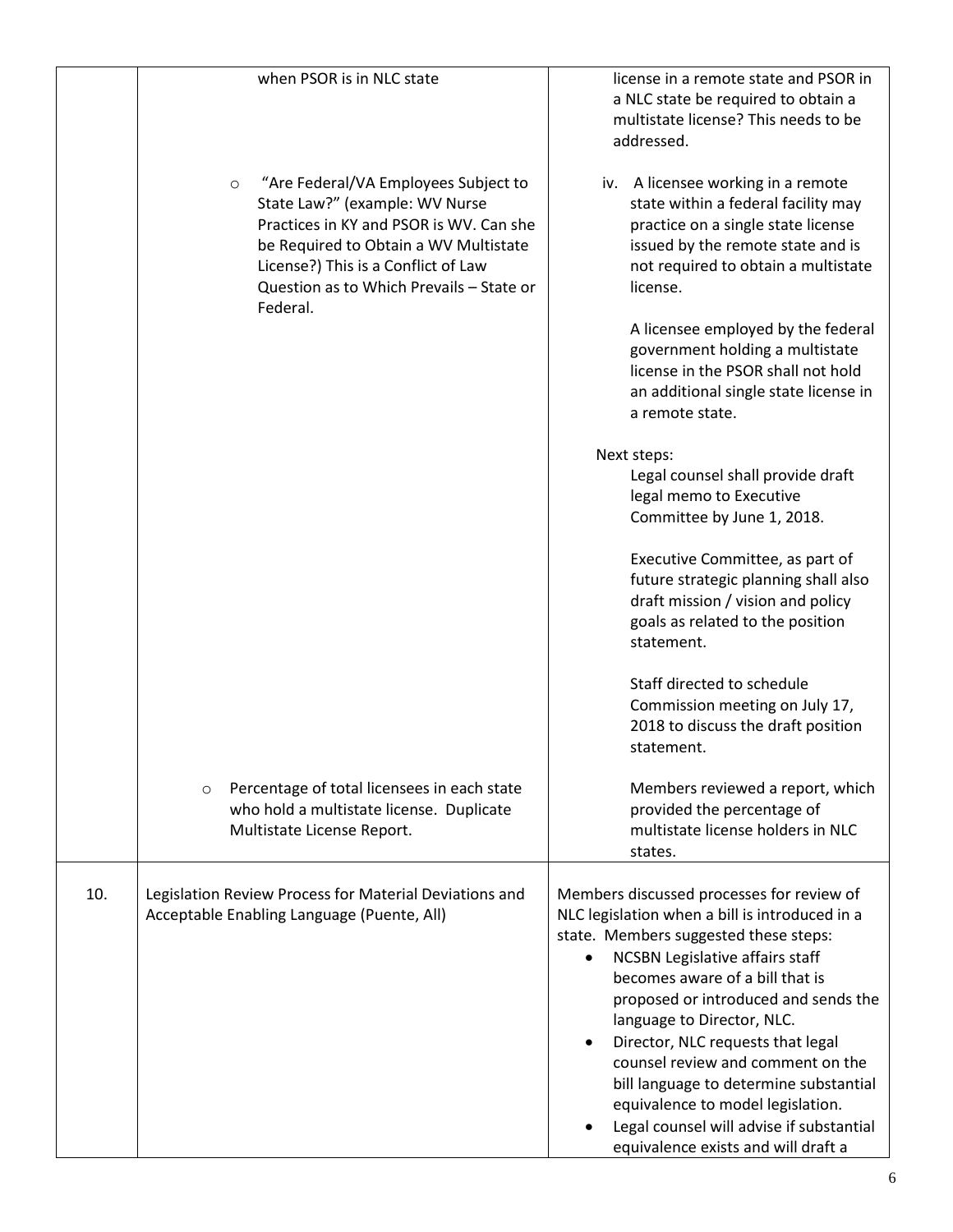|     |                                                                | legal memo to Executive Committee<br>identifying material deviation(s), if<br>appropriate.<br>Executive Committee will review and<br>approve final version of legal memo.<br>Director, NLC will discuss any material<br>deviation with the EO of the state and<br>share the approved legal memo.<br>Director, NLC will coordinate a<br>meeting between EO, EC and legal<br>counsel to discuss the material<br>deviation and remedies or impact.                                                       |
|-----|----------------------------------------------------------------|-------------------------------------------------------------------------------------------------------------------------------------------------------------------------------------------------------------------------------------------------------------------------------------------------------------------------------------------------------------------------------------------------------------------------------------------------------------------------------------------------------|
| 11. | Legal Counsel Services:<br><b>Succession Planning</b>          | Members discussed legal counsel succession<br>planning with R. Masters. Masters<br>commented that he does not plan to retire in<br>the next 7 years. Also, Masters has been in<br>discussion with general counsel of a compact<br>state about assisting with compact-related<br>legal work in the future following retirement.                                                                                                                                                                        |
| 12. | <b>Committee Appointments</b>                                  | Members made the following appointments<br>and changes from the list of volunteers gained<br>at Midyear meeting:<br>Policy Committee:<br>Appoint Amy Fitzhugh (NC) as Chair and<br>replacing J George (NC).<br>Appoint Adrian Guerrero (KS) replacing<br>Libby Lund (TN).<br>Remaining committee members are S.<br>$\bullet$<br>Evans (ID), J Baker (FL) and S. Pfenning<br>(ND).<br>Compliance Committee:<br>Chair is Fred Knight (AR)<br>Alternate is Jay Douglas (VA), if Fred<br>cannot be Chair. |
| 13. | New Commission Logo                                            | Members reviewed revised sample logos<br>based on feedback received at Midyear<br>meeting. Logos A1, B1 and B2 were selected<br>as finalists and full Commission will vote on at<br>annual meeting.                                                                                                                                                                                                                                                                                                   |
| 14. | Planning: Marketing Communications and Interactive<br>Services | J. Douglas made a motion that as of the<br>dissolution of the original NLC in June 2018,<br>the enhanced NLC shall be known as the NLC<br>and S. Pfenning seconded. The motion carried.<br>Other related discussion was covered in the                                                                                                                                                                                                                                                                |